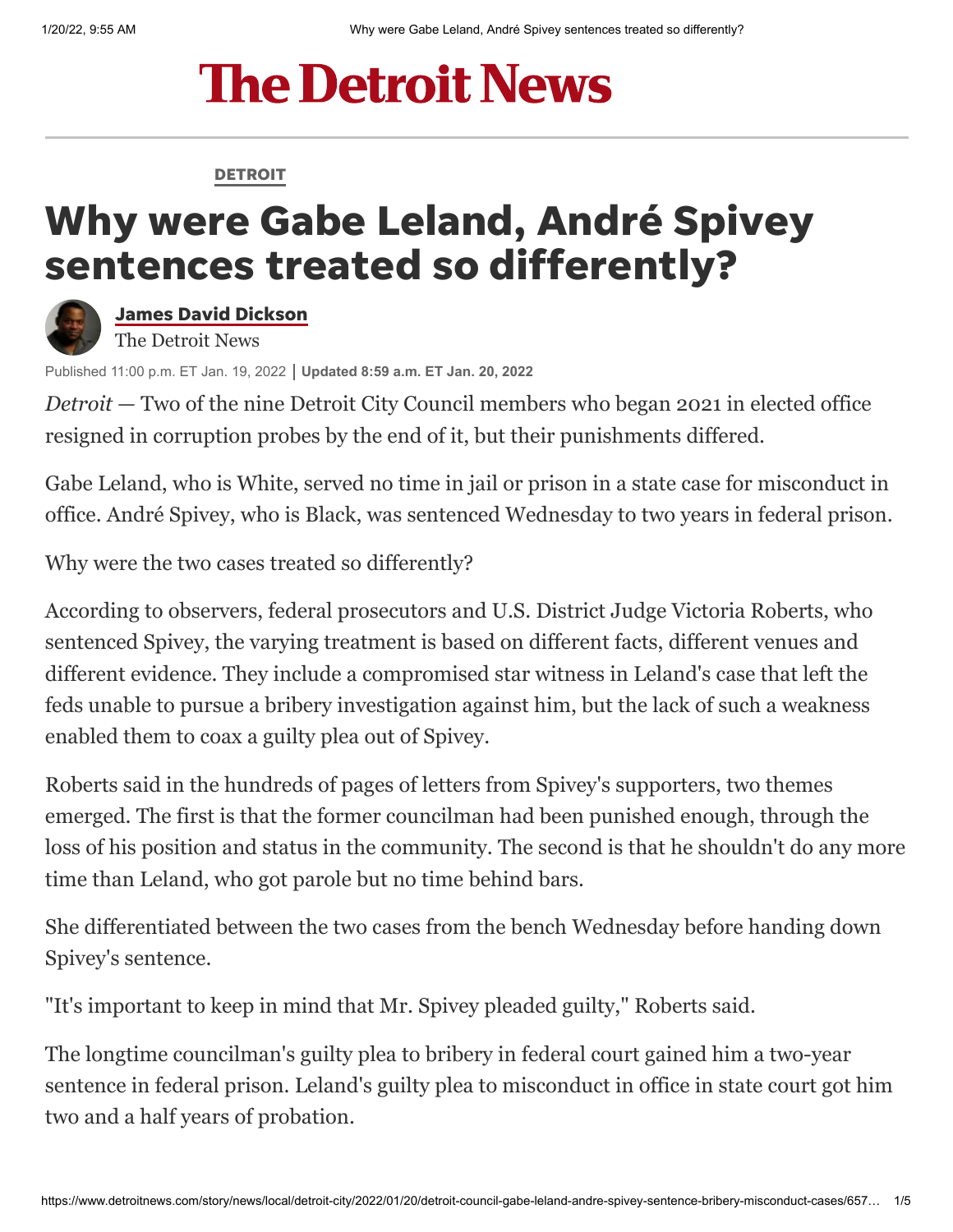John Freeman, a Troy-based criminal defense attorney, said the difference between state and federal sentencing guidelines, and what the two ex-councilmen were charged with explains the differing outcomes.

"Most of the time, these public corruption cases end up in federal court, not so much in state court," Freeman said.

Spivey's scheme involved significantly more money: \$36,000 compared with Leland's \$7,500, the attorney noted. Spivey's bribery payments took place over five years, and involved wiretaps and a federal agent, while Leland's case involved a single incident with a single witness, Freeman said.

While Spivey will serve more time than Leland, his sentence is 60% of what federal prosecutors wanted, and it's lower than other local cases, he said.

Sentencing guidelines ran between 37 and 46 months, or more than three years but less than four years. Federal prosecutors sought 40 months.

At 24 months, Spivey "got a better deal than he might have bargained for," Freeman added. Roberts also allowed him to report to prison on July 1, so Spivey can see his daughter graduate high school.

### 'Not a mild case of corruption'

Roberts on Wednesday compared Spivey's case with others that she felt were more fairly aligned than Leland's case.

Former Detroit City Council President Monica Conyers got a 37-month sentence in federal prison after pleading guilty to corruption charges in 2010, she noted. Conyers admitted to accepting money in exchange for her vote on a \$1 billion sludge-hauling deal.

In 2007, former Detroit City Council member Alonzo Bates got 33 months in a payroll fraud case [dating to 2005](https://www.upi.com/Top_News/2005/11/16/Detroit-councilman-accused-of-fraud/10271132161573/), and former Troy City Manager [Brian Kischnick](https://www.detroitnews.com/story/news/local/oakland-county/2019/01/24/former-troy-city-manager-sentenced-30-months-prison-bribery/2659902002/) was sentenced to 30 months for bribery in 2019 for soliciting and accepting more than \$20,000 worth of cash and meals from a city contractor.

Roberts argued that Spivey's misdeeds — collecting eight payments totaling \$36,000 during the five-year bribery scheme — were not the "one-off" Spivey's defense attorney Elliott Hall portrayed them to be.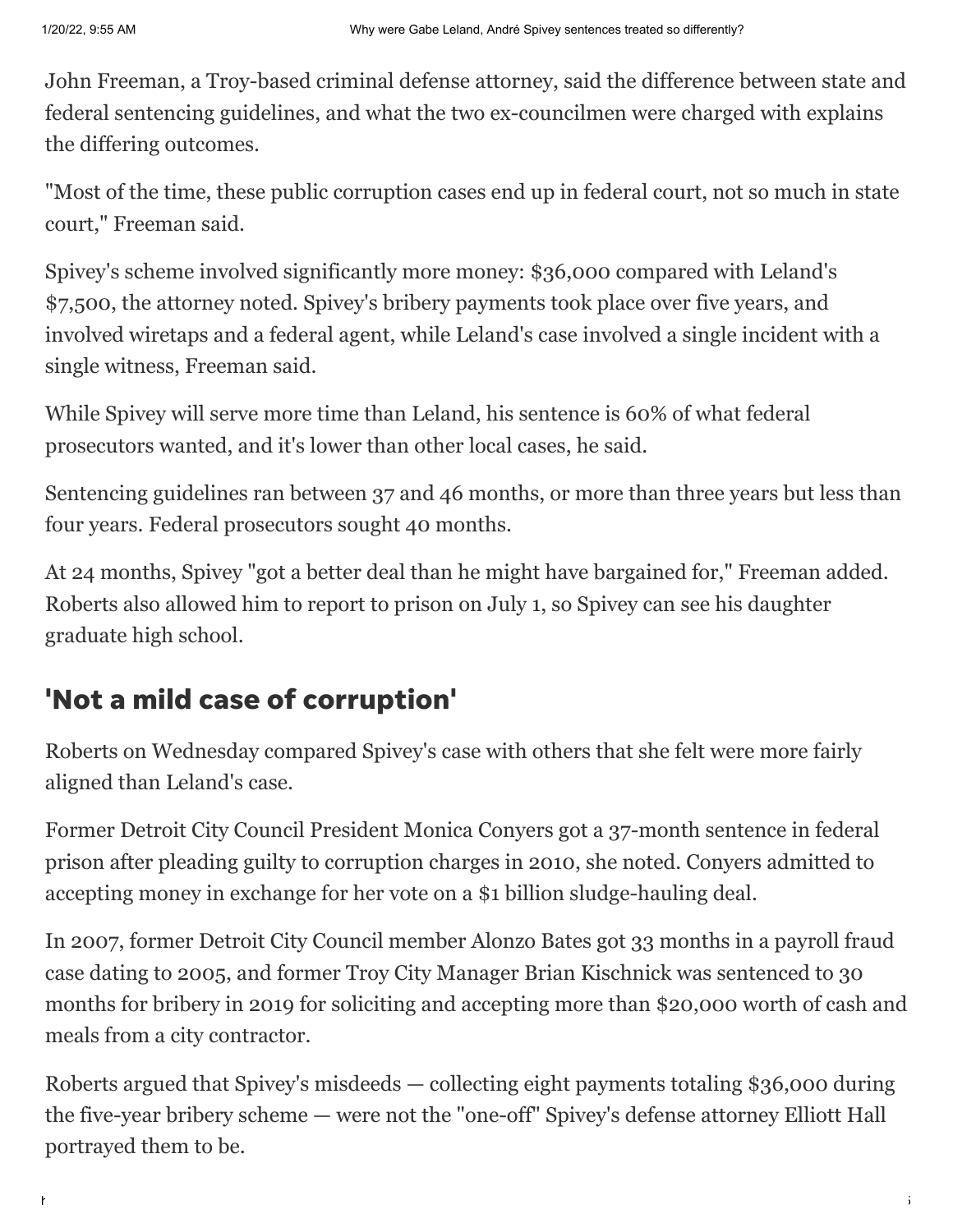"This was not a mild case of corruption or a single incident," the judge said.

Assistant U.S. Attorney David Gardey stressed that Leland's case was exactly that, a single incident, and that the two cases are "simply not comparable."

Leland accepted a \$7,500 cash donation from Detroit businessman Robert Carmack for his 2017 reelection campaign and free car repairs, in exchange for his vote on a land deal.

Roberts asked why the feds did not prosecute Leland in a case that "seems very similar on the surface."

"Unlike Spivey's case, with a source and an undercover federal agent, with Mr. Leland there was one single bribe, one single payment," Gardey answered prior to Spivey's sentencing. "There was a difference of strength in the cases."

The Leland case was built around a single witness, the assistant prosecutor said: Carmack.

"There were a series of actions that damaged (Carmack's) credibility," Gardey said, including a ["bitter public feud" with Detroit Mayor Mike Duggan,](https://www.detroitnews.com/story/news/local/detroit-city/2019/04/04/detroit-mayor-targeted-banners-over-comerica-park/3363098002/) a drunken driving case and an accusation of a \$1 million fraud in a land deal.

In the end, the federal government believed a guilty plea  $-$  albeit in state court  $-$  and Leland's resignation was the "best way to resolve the case," the assistant prosecutor said.

But Steve Fishman, Leland's attorney in the misconduct case, said the federal bribery charges were dismissed with prejudice, meaning they could not be presented again.

"This case belonged in state court from the start," Fishman said. "(Leland) accepted a campaign contribution in cash. That's a violation of state law. There was no bribery."

Spivey pleaded guilty to bribery, but Hall has referred to the money exchange as mere "payments" in a sentencing memo.

The "distinguishing difference" between Spivey and the eight other public corruption cases the government cited, Hall said, is that "they actually did the quid pro quo," and Spivey did not.

"They got the money and they did the act," Hall argued. "(Spivey) took it with the intention, but it never ripened into reality."

https://www.detroitnews.com/story/news/local/detroit-city/2022/01/20/detroit-council-gabe-leland-andre-spivey-sentence-bribery-misconduct-cases/657… 3/5

In the memo, Hall wrote that Spivey voted 30 times against legislation that would've benefited the person bribing him.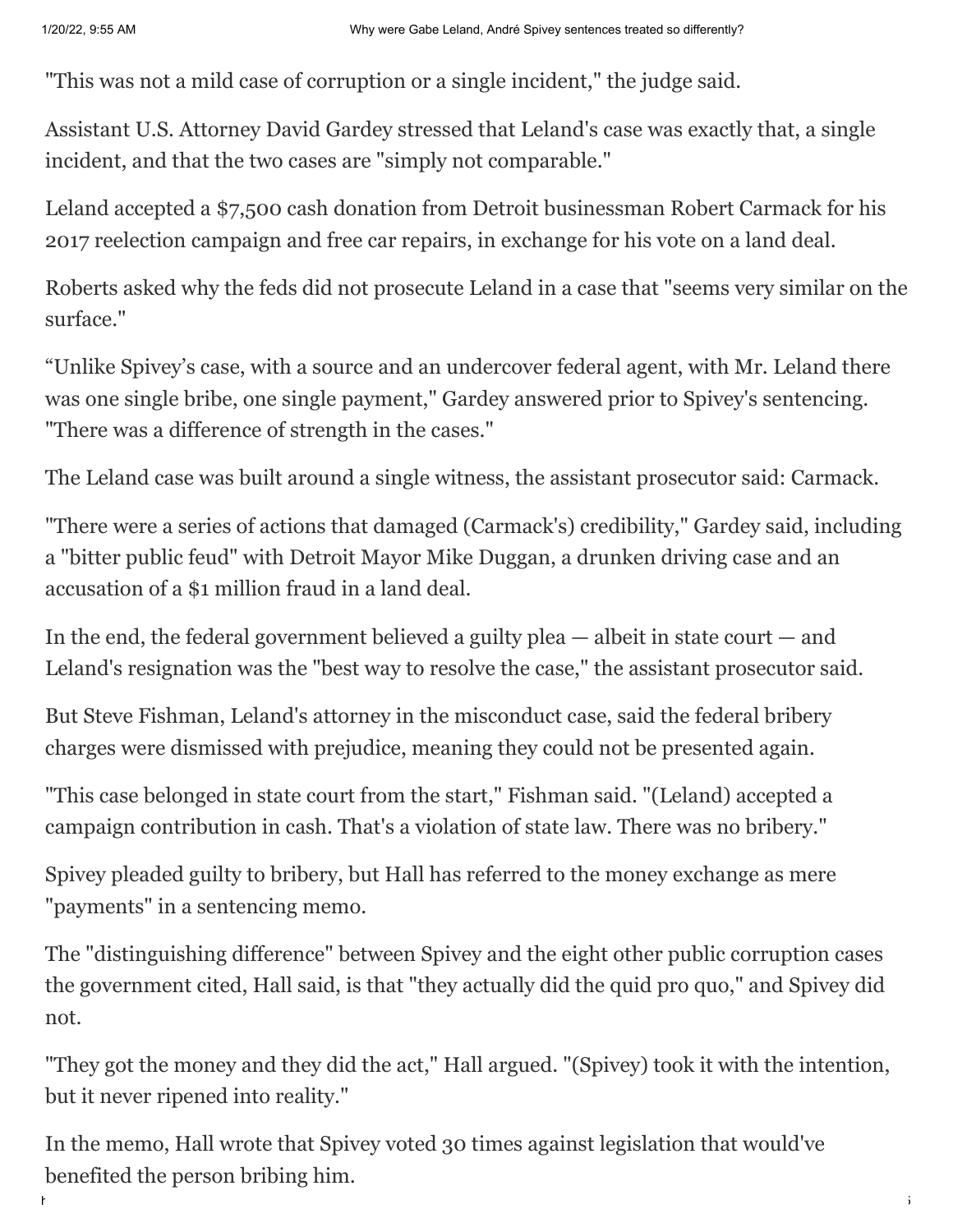Roberts further noted Spivey's signed plea agreement, admitting to bribery.

"It does fit the definition of a bribe," the judge added.

The former council member admitted as much in his statement before the sentencing.

"I broke the law, and I was wrong," Spivey said. "I didn't have bad luck. No one was out to get me."

#### Leland witness upended case

Gardey and Assistant U.S. Attorney Frances Carlson also noted in a sentencing memo that there "were substantial changes in the strength of the government's case that caused the United States to resolve the Leland case as it did."

"None of those circumstances are present here," it reads.

Leland was indicted by a federal grand jury in October 2018 on bribery conspiracy and two counts of bribery on allegations he agreed to accept \$15,000 and free car repairs from Carmack.

That case was resolved in May when Leland resigned from office and pleaded guilty to a state felony count of misconduct in office. As part of that deal, the federal case was dismissed.

Carmack's conduct "substantially weakened" the government's case against Leland, the federal prosecutors noted.

"Given the vast panoply of new charges against, and questionable conduct by, the key government witness against Leland, the government was forced to reevaluate the strength of its case," according to the sentencing memo reads.

"In a federal trial against Leland, there was a real danger that a trial would be turned into a circus concerning Carmack's credibility and his various actions, rather than being focused on Leland's conduct."

#### 'More to give'

Back at the Detroit City Council, President Pro Tem James Tate said he did not want to compare and contrast the sentences of his two former colleagues because he didn't have all the details on their cases.